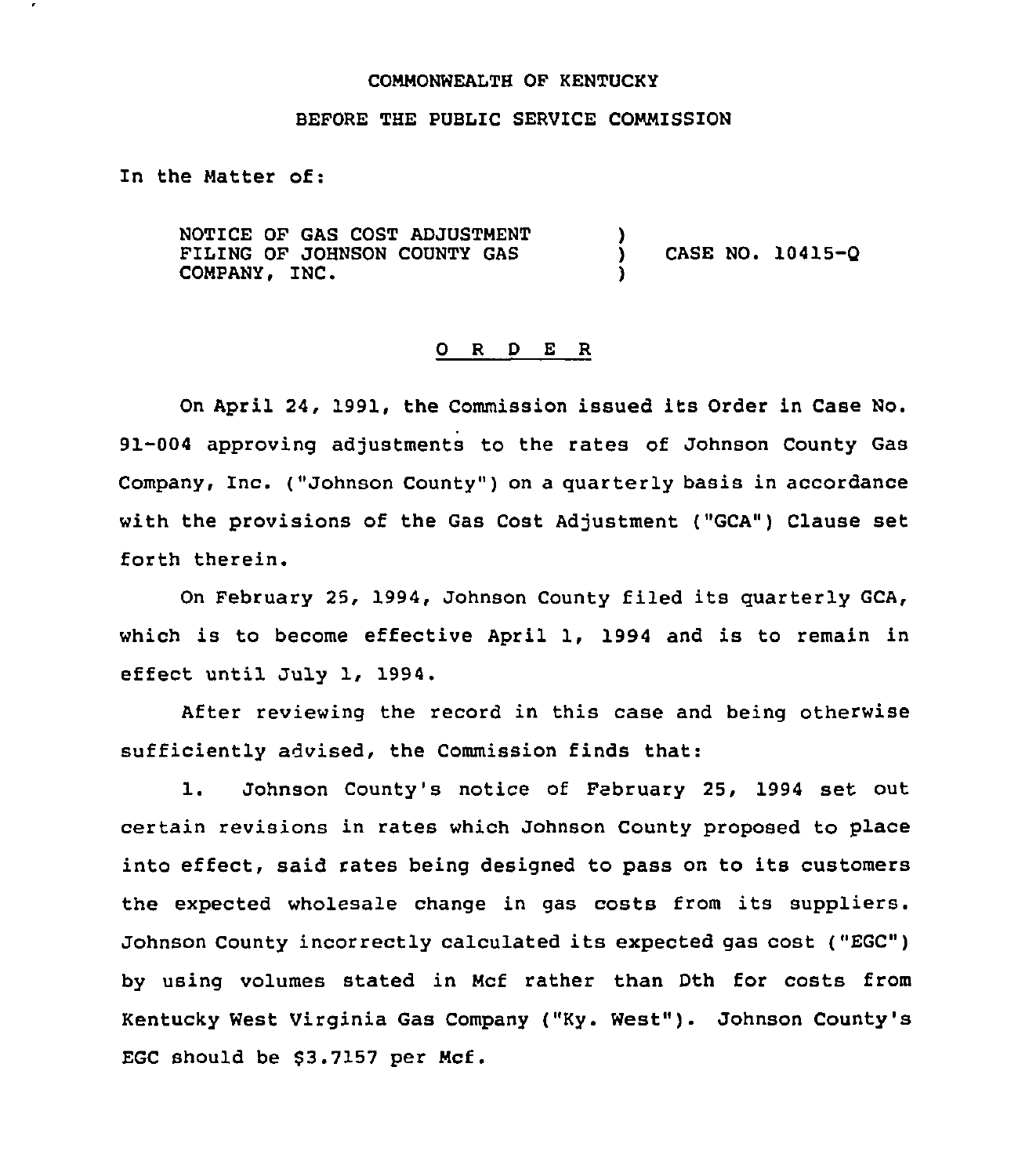2. Johnson County's EGC includes purchases from Ky. West under its SSS Rate Schedule. Johnson County should inform the Commission in its next GCA filing of how much longer Ky. West will be offering this sales service and what Johnson County intends to do to replace it when that becomes necessary.

3. Johnson County's notice set out no refund adjustment.

4. Johnson County proposed an actual adjustment ("AA") in the amount of (13.4) cents per Ncf to compensate for over-recovery of gas cost through the operation of its gas cost recovery procedure during the months of October, November, and December 1993. Johnson County's total AA of (57.60) cents per Ncf is designed to correct the current over-recovery as well as under- and over-recoveries from previous quarters.

5. Johnson County's notice set out a current quarter balance adjustment ("BA") in the amount of .10 cent per Ncf. Johnson County's total BA of .22 cent per Ncf is designed to incorporate the current and previous quarters' BA.

6. The combined effect of the above adjustments is Johnson County's corrected gas cost recovery rate ("GCR") in the amount of \$ 3.1419 per Ncf, which is a decrease of 22.61 cents per Ncf from its last approved rates.

7. Johnson County's adjustment in rates, set out in the Appendix to this Order, pursuant to the GCA provisions approved by the Commission in its Order in Case No. 91-004 dated April 24, 1991, is fair, just, and reasonable, in the public interest, and

 $-2-$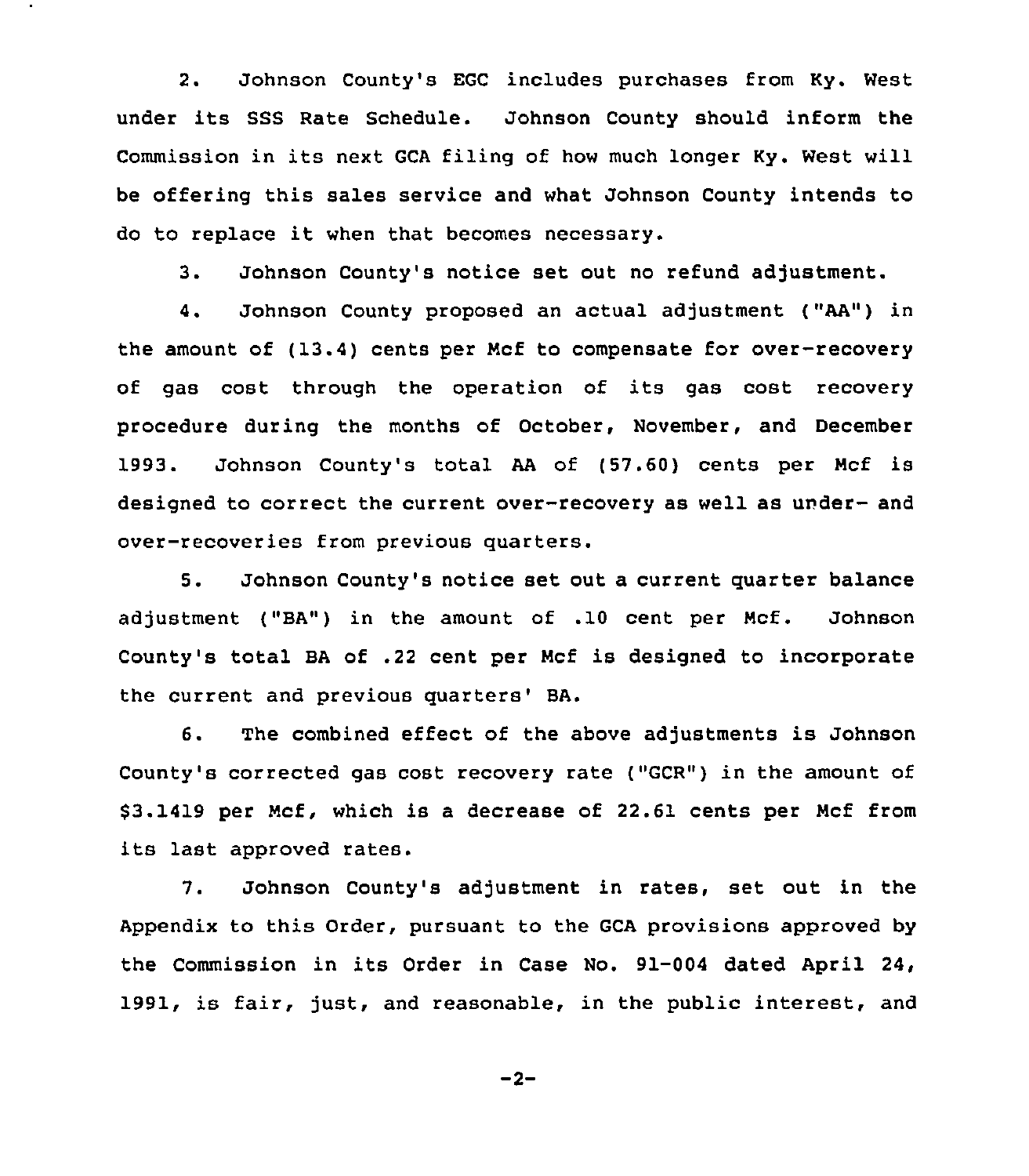should be effective with service rendered on and after April 1, 1994.

IT IS THEREFORE ORDERED that:

1. Johnson County's proposed rates be and they hereby are denied.

2. The rates in the Appendix, attached hereto and incorporated herein, are fair, just, and reasonable, and are approved effective with service rendered on and after April I, 1994.

3. Within 30 days of the date of this Order, Johnson County shall file with this Commission its revised tariffs setting out the rates authorized herein.

4. Johnson County's next GCA filing shall include information concerning Ky. West sales service as directed herein.

Done at Frankfort, Kentucky, this 14th day of March, 1994.

# PUBLIC SERVICE COMMISSION

 $\sum_{k}$   $\sum_{k}$ Chairman

'll/ Vfce Chairma  $\mathbb{A}_1$   $\mathbb{A}_2$ 

mida K Breastoff Commissi

ATTEST:

Executive Director